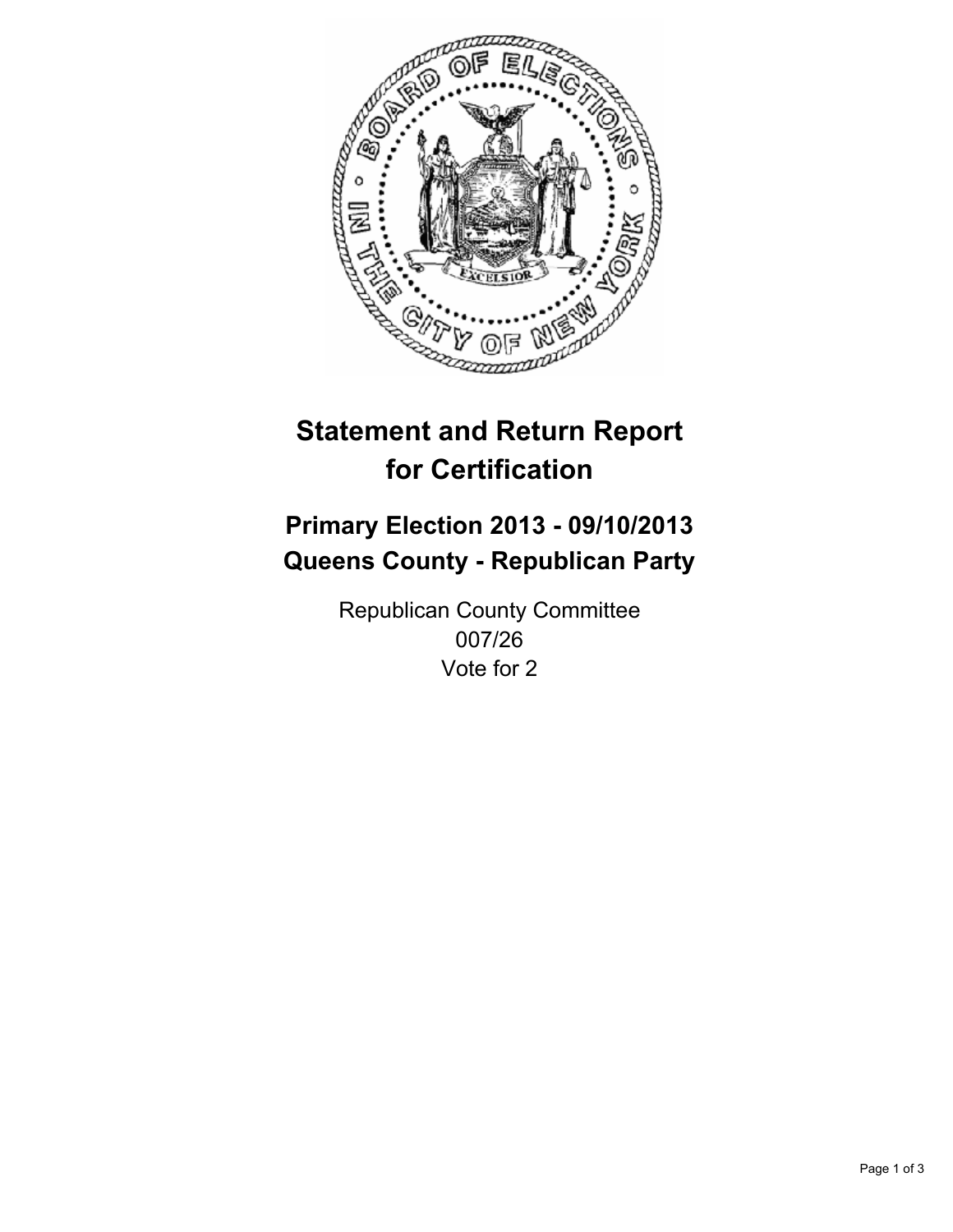

## **Assembly District 26**

| <b>EMERGENCY</b>            | 0        |
|-----------------------------|----------|
| ABSENTEE/MILITARY           |          |
| <b>FEDERAL</b>              | 0        |
| <b>SPECIAL PRESIDENTIAL</b> | 0        |
| <b>AFFIDAVIT</b>            | $\Omega$ |
| <b>JOU MOU CHOU</b>         | 4        |
| EUGENE BABITCHEV            | 5        |
| <b>MARIA CATINELLA</b>      | 12       |
| <b>CHARLES F. CATINELLA</b> | 3        |
| <b>Total Votes</b>          | 24       |